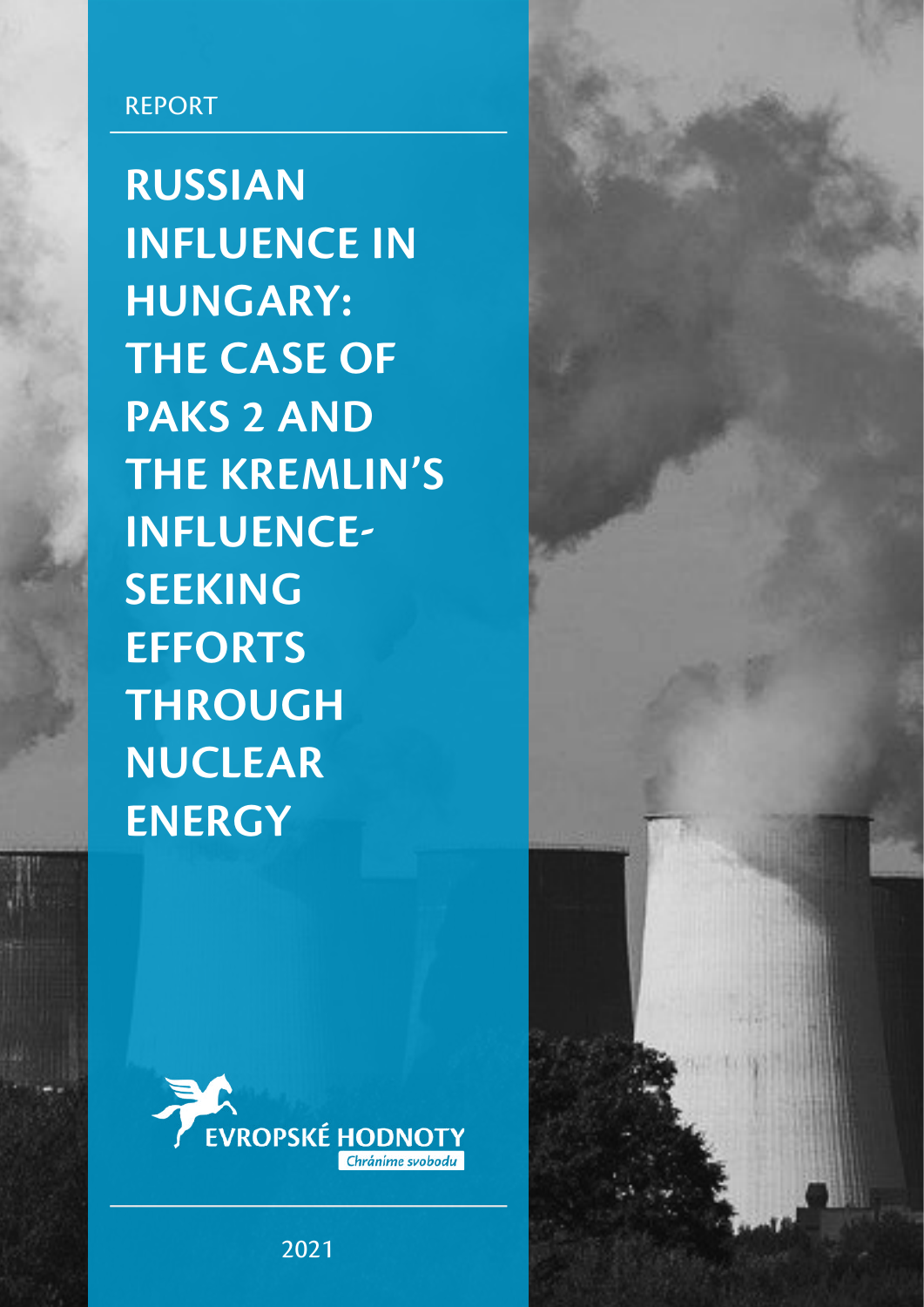

# **EUROPEAN VALUES CENTER FOR SECURITY POLICY**

European Values Center for Security Policy is a non-governmental, non-partisan institute defending freedom and sovereignty. We protect liberal democracy, the rule of law, and the transatlantic alliance of the Czech Republic. We help defend Europe especially from the malign influences of Russia, China, and Islamic extremists. We envision a free, safe, and prosperous Czechia within a vibrant Central Europe that is an integral part of the transatlantic community and is based on a firm alliance with the USA.

### **Author:**

### **Dominik Istrate, Foreign Policy Analyst, Political Capital Policy Research and Consulting Institute**

### **In cooperation with:**



### **Notice:**

Political Capital is an independent policy research, analysis and consulting institute founded in 2001 in Budapest. Our institute owes no allegiance to any government or political body. We have developed an extended network of professional partners, both domestically and internationally, all of whom have helped our institute to become one of the most influential think tanks in Central and East Europe. We are committed to the guiding principles of parliamentary democracy, market economy, human rights and Euro-Atlanticism.

### **With the support of:**



## **DT** Institute

This initiative was made possible by the Global Engagement Center at the U.S. Department of State, through the Information Access Fund (IAF) administered by the DT Institute. The opinions, conclusions, or recommendations contained herein are those of the authors and do not necessarily represent the view of the U.S. government or the IAF.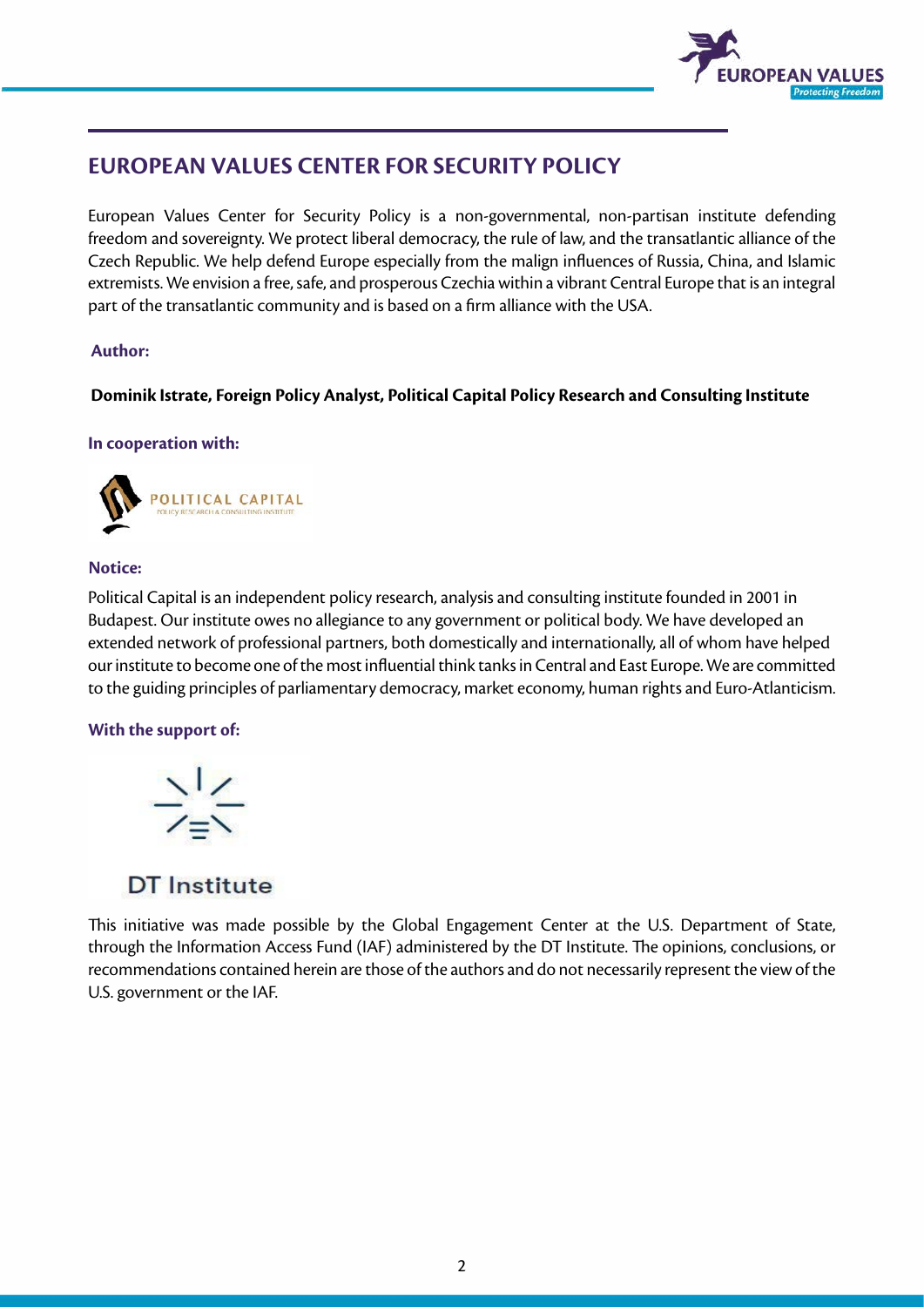

While many Central and Eastern European countries are trying to cut or at least reduce their energy dependence on Russia, Hungary, in 2014, entered into a nuclear energy deal with the Kremlin that will not only reshape Hungary's economic and energy policies for decades to come, but serves as a quasi-justification for continuously maintaining political ties at the highest level - even at the expense of Budapest's Euro-Atlantic orientation.

## **HUNGARY'S EASTERN OPENING**

**Relations with Russia have always been a defining part of both Hungarian public discourse and the foreign policy of any Hungarian government** since 1998. Bilateral diplomatic relations turned heavily conflictual after Viktor Orbán's first government (1998-2002) - known for its moderate conservative policies and strong Euro-Atlantic orientation - refused to allow a Russian convoy - heading to Serbia - to cross Hungarian borders since it carried defense products that fell under a UN embargo. The successive governments of the then Hungarian Socialist Party (MSZP), in power between 2002 and 2010, focused on building strong relations with the Kremlin (supporting Russian-backed gas pipeline projects over EU ones) while slowly reacting to Russian aggression in Georgia in 2008. What's more, the Ferenc Gyurcsányled government (2006-2009) was [allegedly responsible for](https://www.valaszonline.hu/2019/04/17/gyurcsany-szilvasy-oroszok-titkosszolgalat/) allowing officials from Russia's FSB to perform polygraph tests on staff members of the Hungarian National Security Bureau. Simultaneously, Viktor Orbán and his conservative Fidesz party, which had become Hungary's leading political party by 2009, maintained a heavily anti-Russian political stance, most notably by [arguing](https://24.hu/belfold/2007/03/30/orban_olaj_keletrol_jon/) that "oil may come from the East but freedom comes from the West." In 2009, this strong anti-Russian standpoint was replaced by a call to build relations "on 21st-century foundations" after Viktor Orbán met Vladimir Putin in St Petersburg as Russia eyed relations with Hungary's future ruling party.

**Shortly after Orbán came (back) to power in 2010, he argued that the East is developing rapidly while the West is losing its advantages, indicating that pragmatic economic considerations will be more important in foreign relations than ideological issues. In 2011, his declaration became official government policy with the adoption of the so-called** [Eastern Opening Policy \(EOP\),](http://abouthungary.hu/eastern-opening/) aimed at geographically diversifying Hungary's exports and enhancing economic cooperation between Hungary and the Eastern countries. Russia has long been one of the primary targets of the EOP, especially when Budapest started looking for international partners to balance its politically weakening position in the West. However, maintaining and strengthening economic cooperation was initially based on Hungary's energy dependence on Russia given that Budapest is covering the majority of its energy needs via Moscow. **Thus, the Kremlin became uniquely important for Budapest once Orbán's second government (2010- 2014)** [made](https://bbj.hu/politics/orban-prepares-for-battle-over-utility-price-cuts_69150) **"utility cost cuts" its signature policy and began nationalising gas infrastructure and service provisions.**

**Having almost complete control over household utility prices**, the government pushed down the price of Russian gas imports to maintain low utility prices, made possible either by forcing Russian energy giant Gazprom to compete in the free market or by aligning with the Kremlin's foreign policy. Since successive Hungarian governments failed to achieve the former, the government had to make numerous political and economic concessions to Russia to maintain low utility prices. These concessions are projected to have farreaching consequences for Hungarian energy security, the country's dependence on incumbent Kremlin leadership and Budapest's relations with its own Western allies.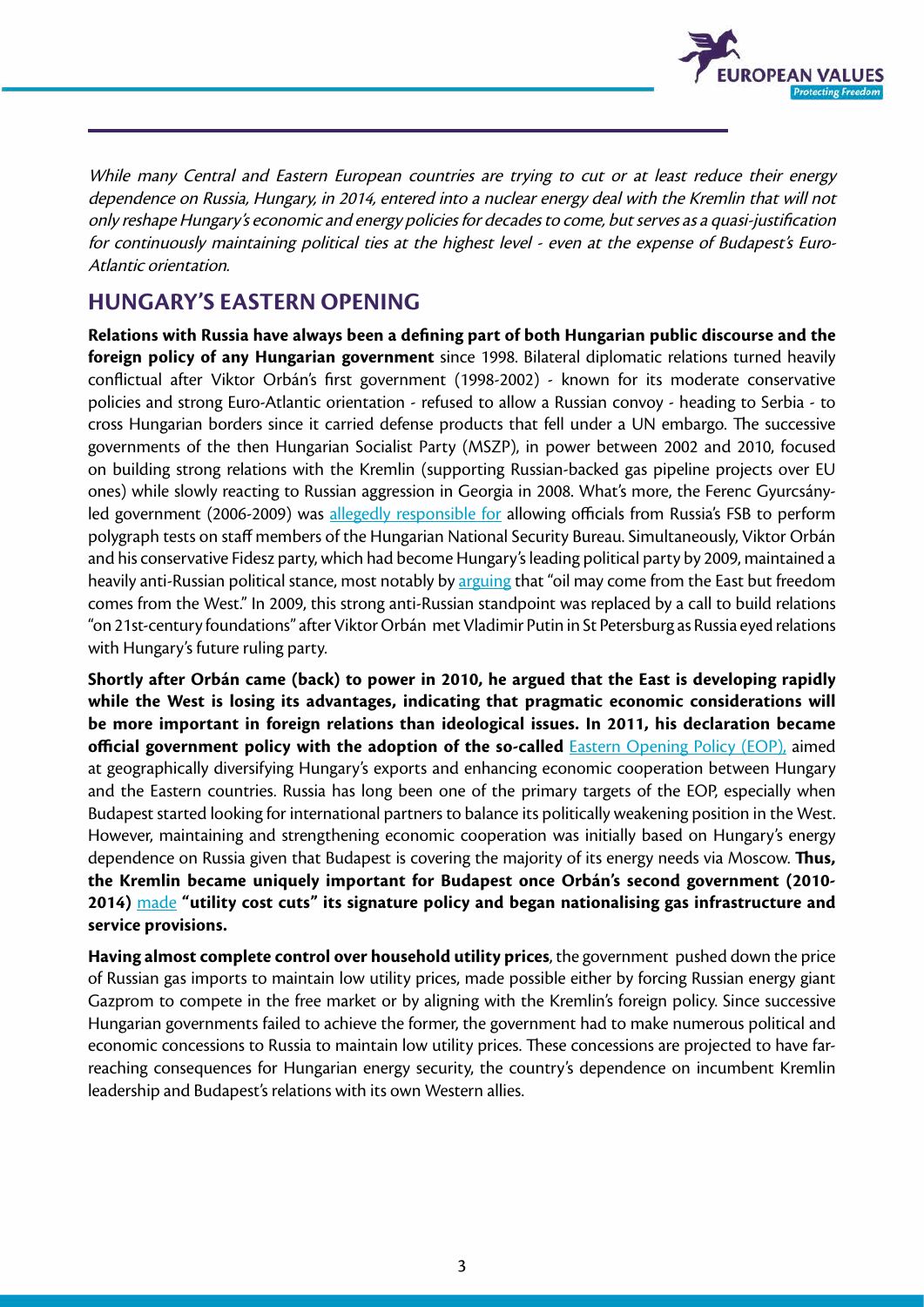

#### **["THE NUCLEAR GESTURE"](https://www.direkt36.hu/orban-jatszmaja/)**

By the early 2000s, the Hungarian energy market clearly had the attention of all major nuclear energy companies. The country's first (and only) nuclear power plant (NPP) at the city of Paks was constructed with Soviet technology and started operating in 1982. At present, it accounts for almost half of Hungary's domestic energy use. The fact that the tenure grant of the Paks NPP will expire in 25-35 years was common knowledge in the late 2000s, hence several companies from both the Western community (France, Japan, South Korea and the US) and beyond eyed economic opportunities should the Hungarian government decide to extend it or construct new facilities. **The need to renew (or replace) Hungary's nuclear capacities was clear to country's previous Socialist government** which committed itself to extend the Paks NPP after brief internal disputes. Shortly afterward, in 2009, **the Hungarian parliament almost unanimously - with subsequent support of Orbán's party -** [adopted](https://hvg.hu/gazdasag/20140115_Oroszok_Pakson__hogyan_jutottunk_idaig) **a resolution on "giving principal consent" to building new nuclear blocks**, however, no further steps were taken by the previous government.

**On January 14, 2014, the Hungarian public was taken aback by news of the Hungarian PM and Russian President Vladimir Putin** [signing](https://bbj.hu/politics/orb%C3%A1n-to-moscow-paks-nuclear-plant-deal-expected_74316) **an agreement on the construction of two new nuclear blocks - an addition to Hungary's sole nuclear power plant - making the Russian energy giant (Rosatom) the primary contractor for this project.** The initial financial agreement announced in Moscow included **a Russian loan worth €10 billion, covering 80% of the project's costs**, to be repaid over 21 years from 2026. While the project received subsequent praise from both the Russian government and Hungarian ruling parties, **it sparked outrage within the Hungarian society for two reasons**: the project came out of the blue and nuclear energy lacked political consensus (climate change was becoming more and more present among the key topics of Hungarian politics). Orbán was also criticized for making Hungary a "Russian colony."

**The decision to build the two new blocks - most commonly referred to as Paks 2 after the name of its project company - is also largely seen as one lacking democratic legitimacy and transparency.** As for concerns over its legitimacy, Orbán [treated](https://www.youtube.com/playlist?list=PLwZtTJKHNDYhHUbHdiTQdliQGPtd5P3fr) the project as if it were supported by parliamentary **consensus, however no consultations were held with Hungary's parliament** and MPs were only briefed about an upcoming agreement (mere weeks before Orbán's announcement in Moscow). Announcing the deal to Hungarian MPs during a parliamentary session in early 2014, the Hungarian PM said that the government concluded an agreement with Russia "in accordance with the decisions of the Hungarian National Assembly in 2005, 2009 and 2011." In reality, these "decisions" greenlit a future decision rather than allowing for the government to decide in a largely secretive process. From the time of the announcement, all major opposition parties have been against the Russian deal. **Transparency issues were also raised almost immediately since there were no public procurement calls concerning Paks 2's construction despite earlier promises** made by MVM (Hungary's national electricity company) while the Hungarian energy industry had prepared for an open tender for years and actively looked at numerous potential contractors, including companies from the West. In the government's own response to failing this earlier promise, Rosatom's so-called VVER-1200 blocks were chosen based on professional criteria (e.g. size); their ability to penetrate Hungary's nuclear network; nuclear safety requirements; and experience in permit acquisition. However, concurrent with Hungarian energy officials insisting on Rosatom's professionalism, the Russian energy giant's unwillingness to participate in open tenders was a key technical reason for being specifically chosen – **a Rosatom official reportedly told the Hungarian press that "tenders only force applicants to make irresponsible promises."** 

Also on transparency, **Orbán's government made the contracts confidential for 30 years**, hiding details on why the administration decided to build the new nuclear blocks; how it would spend the €12.5 million; and who can partake in the project's implementation. **The confidentiality period was cut from 30 to 10 years** after an investigation from the National Authority for Data Protection and Freedom of Information (NAIH) found that it was not justified to make the whole contract confidential. The government made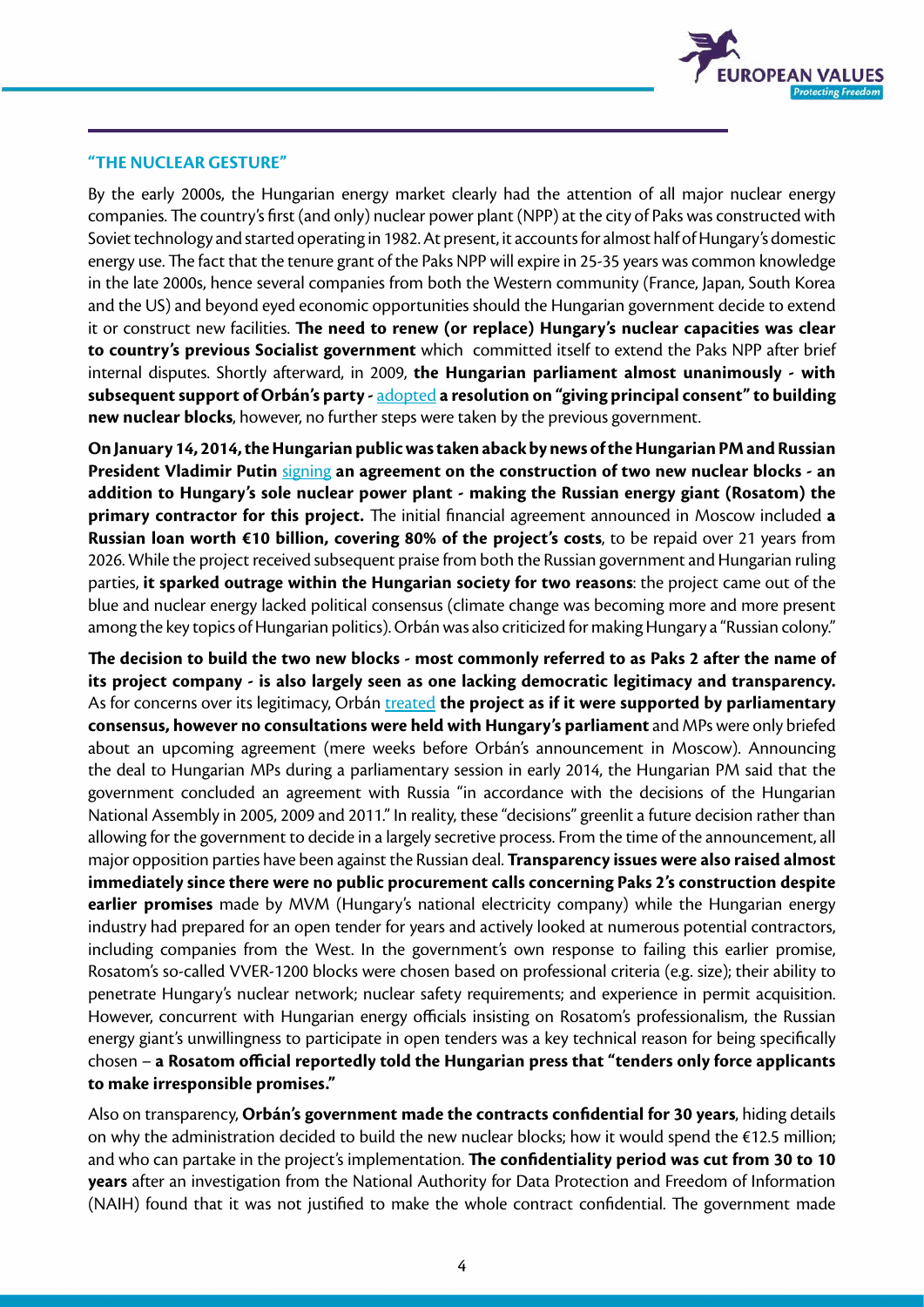

most of the contracts public after this investigation, but upheld the confidentiality of certain clauses such as the one concerning the terms under which the Hungarian state could back away from the project. In September, 2017, numerous contracts between MVM and its subcontractors were published, [revealing](https://orszagszerte.atlatszo.hu/milliardo-projekteket-kaptak-a-paksi-atomeromuben-meszaros-lorinc-cegei/) that **pro-government oligarchs and institutions earned considerable money from the project, raising alarming corruption concerns. In March, 2019, it was also** [revealed](https://24.hu/belfold/2019/03/29/paks-2-szerzodes-javor-benedek/) **that the general contract - parts of which are banned from the public - included only a three-year guarantee from the Russian side for a project set to define Hungary's economy, energy investments and bilateral relations (with Russia) for decades.**

On why Orbán's government eventually chose Moscow for the project's implementation, the official government explanation mainly focused on Rosatom's experience and familiarity with the Hungarian energy sector. According to sources close to the government, practical considerations were important factors in closing the deal: the fact that the original Paks nuclear blocks were built with Russian technology; Hungarian nuclear experts are familiar with Russian technologies; and Russia offered a detailed financial agreement and a strategy to implement the project. Nonetheless, circumstances suggest that **international politics turned out to be the decisive factor.** According to Direkt36 (Hungarian investigative journalism specializing in uncovering corruption), **Hungarian-Russian relations - previously constrained by unfinished deals and unsettled business claims** in the transport and gas sectors between the Kremlin and Orbán's predecessors - **normalized just as the Hungarian PM found himself in "irreconcilable conflict" with the Western allies' main leaders between 2012-2013 over issues such as democracy and press freedom. "This was rather a gesture towards the Russians,"** - a source close to the government [infamously told](https://www.direkt36.hu/orban-jatszmaja/) Direkt36 **indicating that Orbán's disappointment in the West eventually led him into the Kremlin's arms**: he was reportedly **furious over the allegedly condescending tone from Western political and business leaders; he also perceived that Russia's leaders treat him and his government better than Hungary's Western allies.**

Unsurprisingly, **Russia was similarly interested in winning the Hungarian contract for Rosatom.**  Russian secret service agents [reportedly told](https://444.hu/2014/08/02/paks-bovites-titkosszolgalat/) Rosatom that **a French company (Areva) made an offer to "an EU government" that looked to renew its nuclear energy capacity**. Although French reports never mentioned Hungary by name, its details only matched Hungary's contract with Russia). **As soon as the Russians learned about the offer, they reportedly "summoned" Orbán to Moscow to make their own offer in January, 2014. The assumption that Russian intelligence services could win the contract for Rosatom reveals that the deal was prioritized by the Kremlin to support its political agenda.**

**In addition to personal motives, the Hungarian PM is perceived to be more interested in international than domestic politics, intent on putting Hungary on the world's political map: there is reason to believe that Orbán chose Moscow to increase his authoritarian government's negotiating position in the West, even if this comes at a high political and economic price that Hungary will pay to Russia for decades.** 

Political involvement in the decision about Paks 2 is also supported by **the hastiness surrounding it, as well as the fervent criticism it received from** *[the expert community](https://index.hu/gazdasag/2014/01/14/paks/)*. Shortly after the decision was made in the summer of 2013, the government set up an expert group to prepare the project's financial scheme and credit construction. This group was also due to conduct talks with the Russians on the latter's financing. They conducted a few rounds of talks, however, they were reportedly stymied after ["things got political](https://www.direkt36.hu/orban-jatszmaja/)." What's more, several mid-ranking officials in the Hungarian government - responsible for the country's energy relations with Brussels - reportedly learned about the deal from the press, suggesting that it was politicians, not energy professionals, who played the larger part in the process. In addition, Imre Mártha - former head of MVM (Hungary's state-owned electricity company) - [also pointed](https://hvg.hu/gazdasag/20190405_Volt_MVMvezer_Zsebszerzodesenek_tunik_a_paksi_szerzodes) to the possibility of political reasons behind the contract.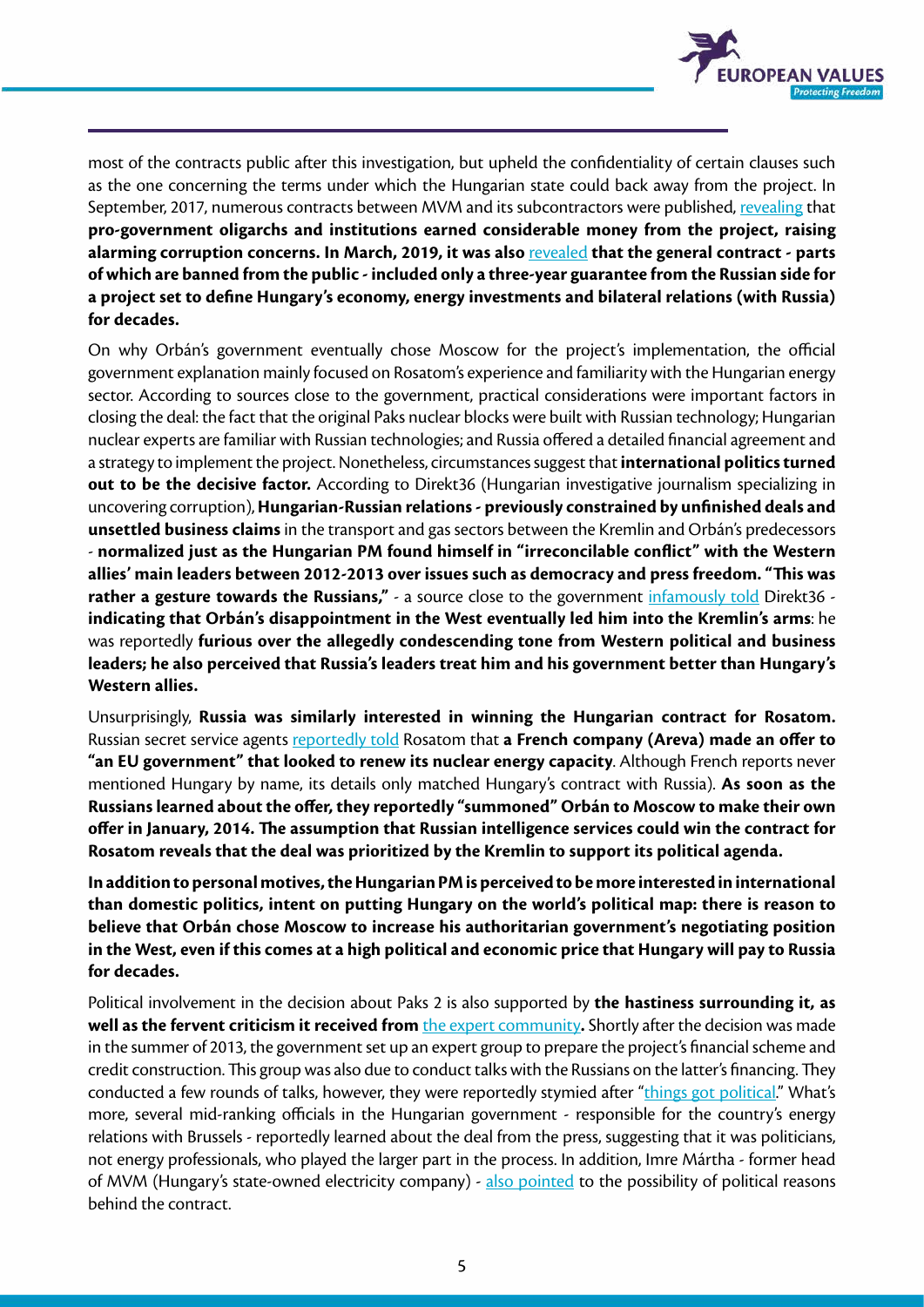

### **EVERGROWING IFLUENCE**

Preparations for the project's implementation revealed that it faces hurdles on all fronts. Hungary's then divided opposition rejected Russian investment which they considered to be a major blow to the country's European orientation, while environmental and transparency watchdogs were furious over the potential consequences. In addition, the pertinent EU authorities - including those in the European Commission conducted a careful review of the proposed contracts and raised concerns when applicable. **Following years of political and economic struggle, the Hungarian government received all necessary environmental, technical and nuclear permits to lay the groundwork for construction. Orbán scored a major win in 2017** after the European Commission approved the final project. At the same time as the Hungarian government fought for the success of its highly controversial project, its leadership promoted what it described as a successful economic partnership with Moscow. In reality, **cooperation with the Kremlin regarding the project was sometimes constrained even if strong political ties were exhibited on the surface. Trouble loomed for two reasons.** First, the project was already 22 months behind schedule over unsuccessful tenders when the government appointed its first "Paks minister" (János Süli) in 2017 to supervise its implementation. Second, the project's costs are overrun and the Hungarian industry lacks technical capacities to do its share of the work.

**Nevertheless, Russian President Vladimir Putin is pushing for the project's implementation, showing Russian intent that economic damage to Hungary could be even higher if the latter withdrew from its deal with the Kremlin.** The level of Russian influence-seeking activities is also shown in the Kremlin's moves to gradually expand its involvement in the project, ensuring its move forward in "the Russian way."

- As Hungary battled the coronavirus crisis, the government [modified](https://444.hu/2020/06/09/addig-nyomultak-az-oroszok-hogy-nekik-kedvezoen-utemeztek-at-paks-2-t) one of its previous decrees in May, paving the way for Russia's action plan by allowing earthwork to begin before the project could receive its final approval from Hungary's nuclear authority. This change put Rosatom at an advantage since it was initially the Russian side that faced pressure about meeting all of the requirements, given that they desperately wanted to start it, whereas now it is Hungary that bears contractual responsibility for this phase of the project. Since the Hungarian government almost immediately conflicted with its Atomic Energy Authority (responsible for granting the final permit) over the decision, **there is reason to believe that the decision was made after Russian influence that turned out to be successful.**
- **• Russian businesses were also active in pushing Hungarian businesses and/or businesspeople out of companies that were associated with the project.** In 2017, Süli, as Paks minister, also admitted that the project is an enormous task for the Hungarian industry and praised Ganz EEG in particular for taking part in the project. Süli regarded Ganz as a Hungarian enterprise, however this already was not the case at that time. The engineering company started as a joint Russian-Hungarian venture in 2008 but its Hungarian leadership came into managerial conflict with their Russian counterparts, according to [Hungarian investigative journalists](https://www.direkt36.hu/igy-szoritottak-ki-az-oroszok-a-magyarokat-paks-2-egyik-fontos-cegebol/). Although the Hungarian owners won a lawsuit in this dispute in 2015, they reportedly realized that this would result in eternal struggles concerning the future of the business and their business interests, leading them to sell their 49% stake in the company to Rosatom. What's more, Attila Szitár-Csanádi - longtime manager at the company who reportedly sided with the Russians - was instrumental in granting Vladimir Putin with honorary citizenship at the University of Debrecen in 2017. Ganz EEG's case bears considerable importance since it is widely seen as the only Hungarian energy engineering company with experience needed for the Paks 2 project. A smaller but similar case is that of Sberbank's (Russian) [influence](https://www.direkt36.hu/orosz-befolyas-ala-kerult-egy-magyar-ceg-es-most-ujabb-munkat-kaphat-paks2-korul/) over Mercarius. The latter is a Hungarian car rental company that held negotiations with Rosatom and won major public tenders to provide the company on Paks 2's project with a car fleet.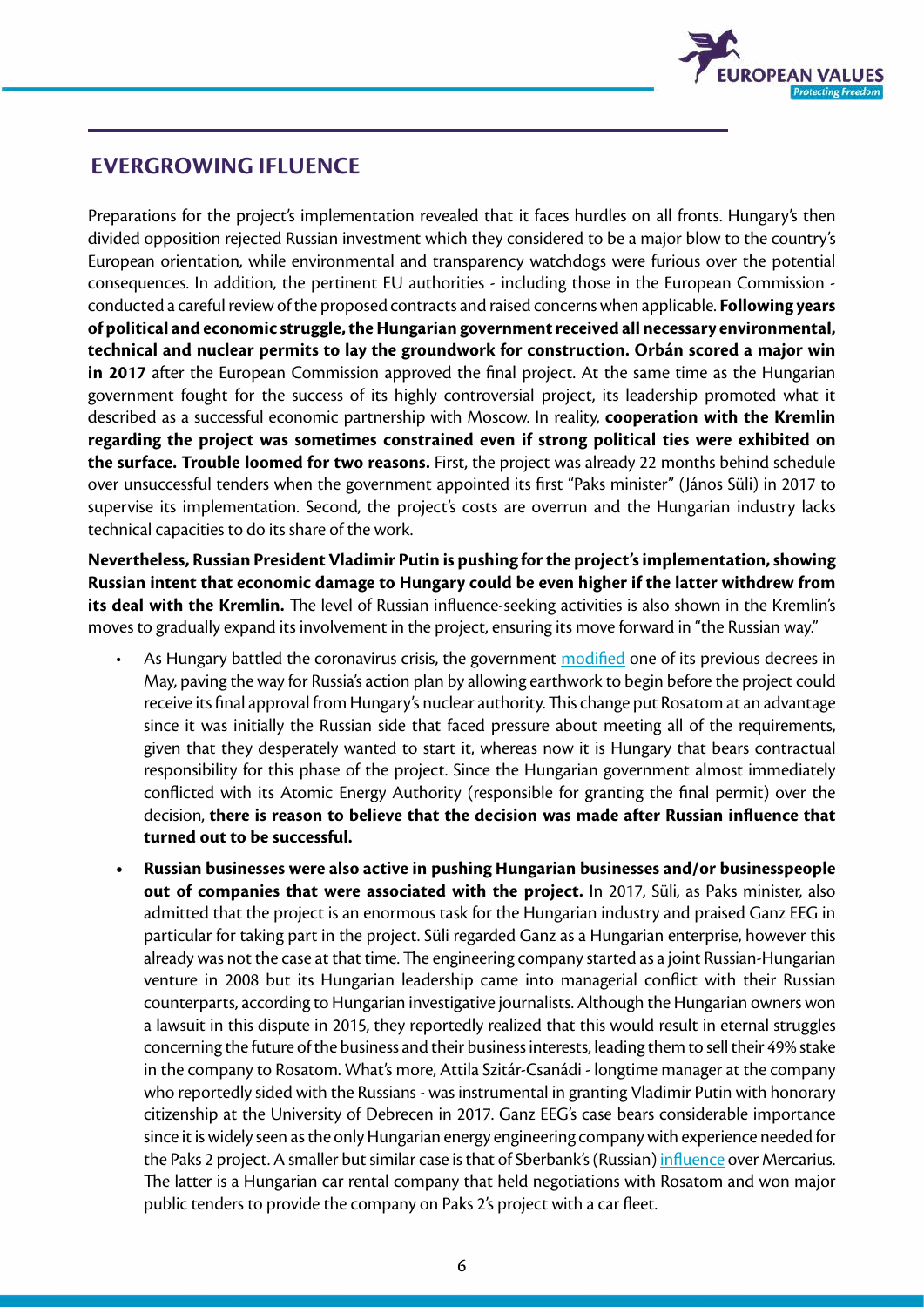

## **"MR. RUSSIA" AND THE GERMAN CONNECTION**

In retrospect (seven years in fact), it is now believed that Orbán committed himself and his government to a Russian-built extension of the Paks NPP **during a meeting with then-Rosatom head (Sergey Kiriyenko) in August, 2013. Sources close to the government confirmed that this was also the case when the Hungarian leader** [decided](https://hvg.hu/gazdasag/20140115_Oroszok_Pakson__hogyan_jutottunk_idaig) **to hand over the project to the Russian company without announcing a public tender.** While most of the negotiations were shrouded in secrecy, **German businessman Klaus Mangold was** [instrumental](https://www.direkt36.hu/a-rejtelyes-nemet-aki-orban-orosz-manovereit-egyengeti/) **in preparing the negotiations and bringing the two sides closer for a potential deal.** Nicknamed "Mr. Russia" in his home country, Mangold is known for his decades-long experience with Russian politics and expertise on bringing European and Russian political and business elites closer.

Hungarian investigative journalists - together with Benedek Jávor (former Hungarian opposition, MEP and one of the most vocal opponents of the Russian deal) - also highlighted that Mangold was around the project just as the German financial giant Rothschild & Co. was brought in to assist Orbán in having the deal approved by the European Commission. In order to economically justify the project, the Hungarian government commissioned the internationally respected German banking house to conduct studies emphasizing the investment's worth. Direkt36 also reported that Rothschild & Co. became Mangold's client while the latter had a contract with the Hungarian government for "providing advice on energy." Mangold **(German businessman) was also a key player in connecting the Hungarian government with Günther Oettinger (then-Energy Commissioner of the European Commission)**. The two German figures held close relations most visible after investigative reports from 444.hu [revealed](https://444.hu/2016/06/21/rejtelyes-budapesti-talalkozo-paks-megmenteseert) that Oettinger - while serving as EU commissioner for budgetary affairs - travelled to Budapest, at the Hungarian government's invitation on Mangold's private jet, to participate in a conference and meet Orbán. Oettinger, accused of violating EU ethics rules, is believed to have provided the Hungarian PM with either insider information or advice to advance the Paks extension project.

**Lobbying efforts** [proved](https://euobserver.com/news/137122) **successful: the European Commission previously launched infringement procedures over the lack of public tendering and forbidden state aid for the project - both ended in favour of the Hungarian government**. In 2017, Brussels gave its final approval to the project. Its success was also due to Mangold's efforts to involve Western companies in the construction of the new nuclear blocks. The Hungarian PM knew that the project's political approval in the EU would be much higher if European energy firms also benefited from the business. Mangold also had ties to General Electric (GE) whose chairman travelled to Brussels for talks with Orbán, Paks reportedly being a key topic of discussion. In 2017, Rosatom announced an open call for building the turbines of the future nuclear blocks to which GE's Hungarian subsidiary submitted an application. In early 2018, GE won the tender against a smaller Russian bidder. **"[Orbán] needs a concept in which Russian, German, French, EU and Hungarian interests are satisfied in the highest possible way,"** Benedek Jávor [said,](https://nepszava.hu/1122756_paks-2-oriasi-a-kockazat) criticizing the Hungarian government's play t**o legitimize the Russian-dominated project. Besides GE, other Western companies are also involved in the project: Germany's Bauer will be responsible for the earthwork; a French-German consortium involving Siemens is tasked with control engineering of future blocks. The latter is a crucial element in any nuclear power plant operation, coming with a high-value contract that the Russian side also wanted to secure, however, subsequently failed as the Hungarian government** [reportedly wanted](https://444.hu/2019/09/05/az-oroszok-is-akartak-paks-2-egyik-gigatenderet-de-vegul-kiszorultak-belole) **a Western bidder to win.**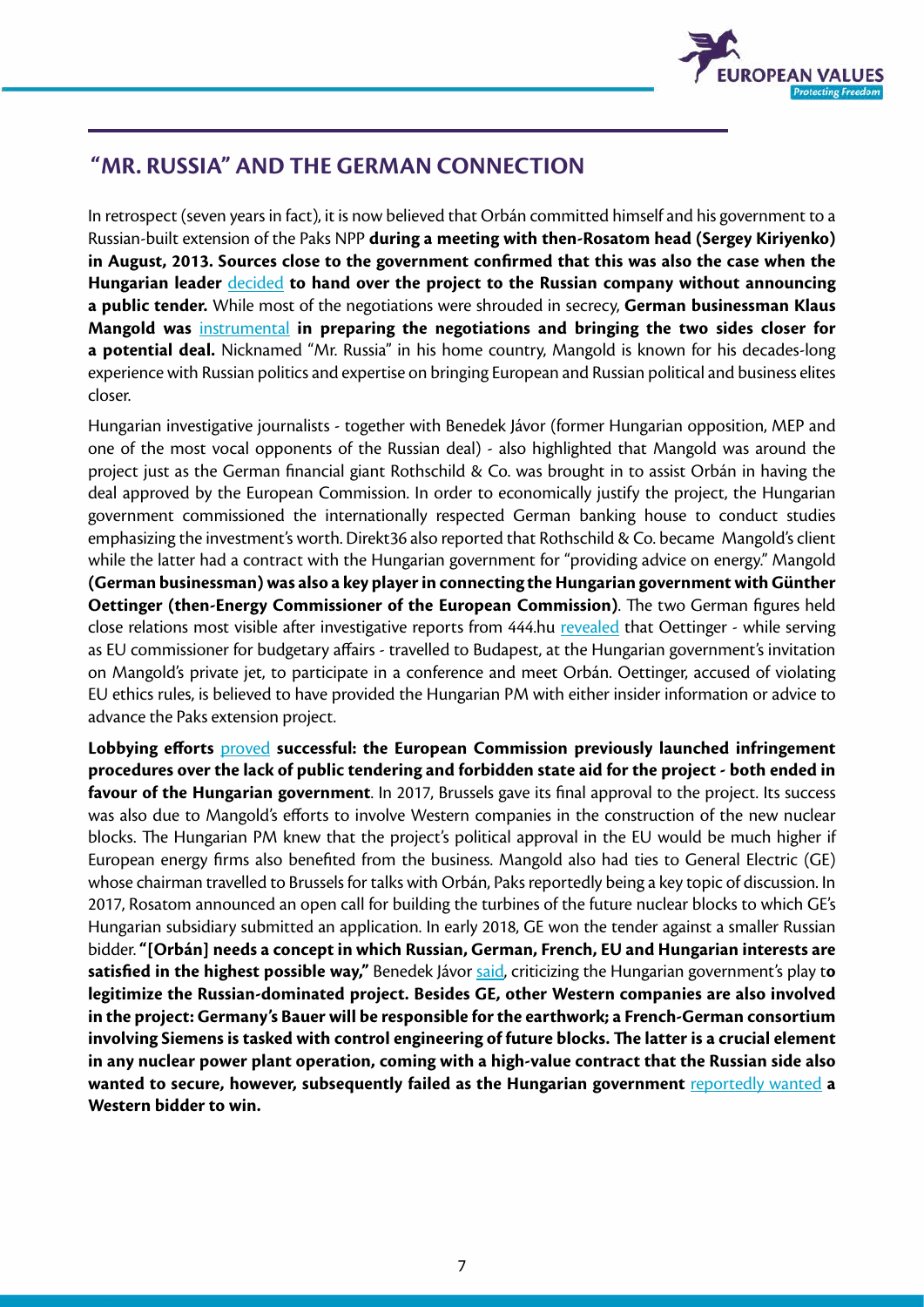

# **ECONOMIC AGENDA, POLITICAL MOTIVES**

**Following the Hungarian-Russian governmental agreement about the Paks nuclear power plant in early 2014, Orbán and Putin agreed to hold annual negotiations thereafter to monitor the progress made in economic relations. Since their decision to advance bilateral ties, consultations have been held between the Hungarian PM and the Russian president (in Budapest or Moscow), as well as lower-ranking members of the two governments.** The similarities between Orbán's and Putin's political agendas, as well as the worrying level of Russian economic influence, allowed them to maintain high-level political dialogue with Hungary even when EU-Russia relations strained. After undercover Russian troops annexed Crimea - taking control over the Ukrainian region - and the Kremlin showed political support to pro-Russian separatists in Donbas, the EU immediately suspended all political ties with Moscow. Although Kremlin critics in Europe followed suit, the Hungarian PM decided to continue cooperation with Russia, **marking a new high in bilateral relations justified by Paks 2.** 

- **The 2015 summit** (seen as controversial) [saw](http://en.kremlin.ru/events/president/transcripts/47706) the first subsequent meeting of the two leaders **in Budapest** a year after Russia started fueling the crisis in Ukraine. The Budapest meeting allowed the Russian President to express his views on the war in eastern Ukraine in front of a NATO member state and while standing next to an EU leader. Putin subsequently endorsed Russian extension of the Paks NPP, while Orbán argued that there is no European energy security without Russia - mere days before the Donbas conflict escalated and led to the Minsk II Agreement.
- **The 2016 summit between the two [boosted](http://en.kremlin.ru/events/president/transcripts/51352) political findings of the previous one: Putin summoned** Orbán to Moscow to garner political support on the rejection of the EU's economic sanctions regime against the Kremlin over its actions in Ukraine. At the time, a major drop in oil prices combined with Western sanctions caused an economic headache for Moscow. Paks 2, called the "deal of the century" by Orbán (stood next to Putin), not only gave the two leaders a basis to discuss the project but also to reinforce political ties during a politically and economically crucial period for Moscow.
- **• During the 2017 summit**, the Hungarian PM [made](http://en.kremlin.ru/events/president/news/53806) an iconic remark on the EU's sanctions on Russia. He said that "non-economic problems cannot be solved with economic solutions" and that Russia's counter-sanctions are detrimental to the Hungarian economy. Responding to Orbán's words, Putin addressed Ukraine from an EU member state accusing Kyiv of disregarding the Minsk Accords agreed in 2015. These statements were given as Orbán defended his government's credit agreement with Russia (on the Paks 2 project) just as the contract signed with the Kremlin came under scrutiny over potential economic disadvantages for Budapest.
- During **his visit to Moscow (2018)**, the Hungarian PM stressed that there should be a new form of cooperation between Russia and the West since "Hungarians are doing fine when there is no tension with Moscow." He [continued](http://en.kremlin.ru/events/president/news/58586) by praising the Russian extension to the Paks NPP, adding that such a high-scale project, from scratch, on EU/NATO territory was "a courageous step from the perspective of East-West cooperation." The summit gave reason for concern among the Transatlantic community since it took place in light of the Skripal poisoning, in the UK, for which Russian secret service is believed to be responsible.
- Taking the ongoing Donbas War into account, **the latest bilateral summit of the two leaders (2019)** came as a blow to Kyiv and the West. Discussing the Hungarian government's decision to block Ukraine's integration talks with NATO, Orbán confirmed that the Hungarian veto will apply until Ukrainian authorities do not take the necessary steps toward ensuring the educational and language rights of Hungarians in Ukraine's Zakarpattia region. While the Hungarian PM claimed that his Ukraine policy is not associated with Russia, the credibility of this statement was criticized given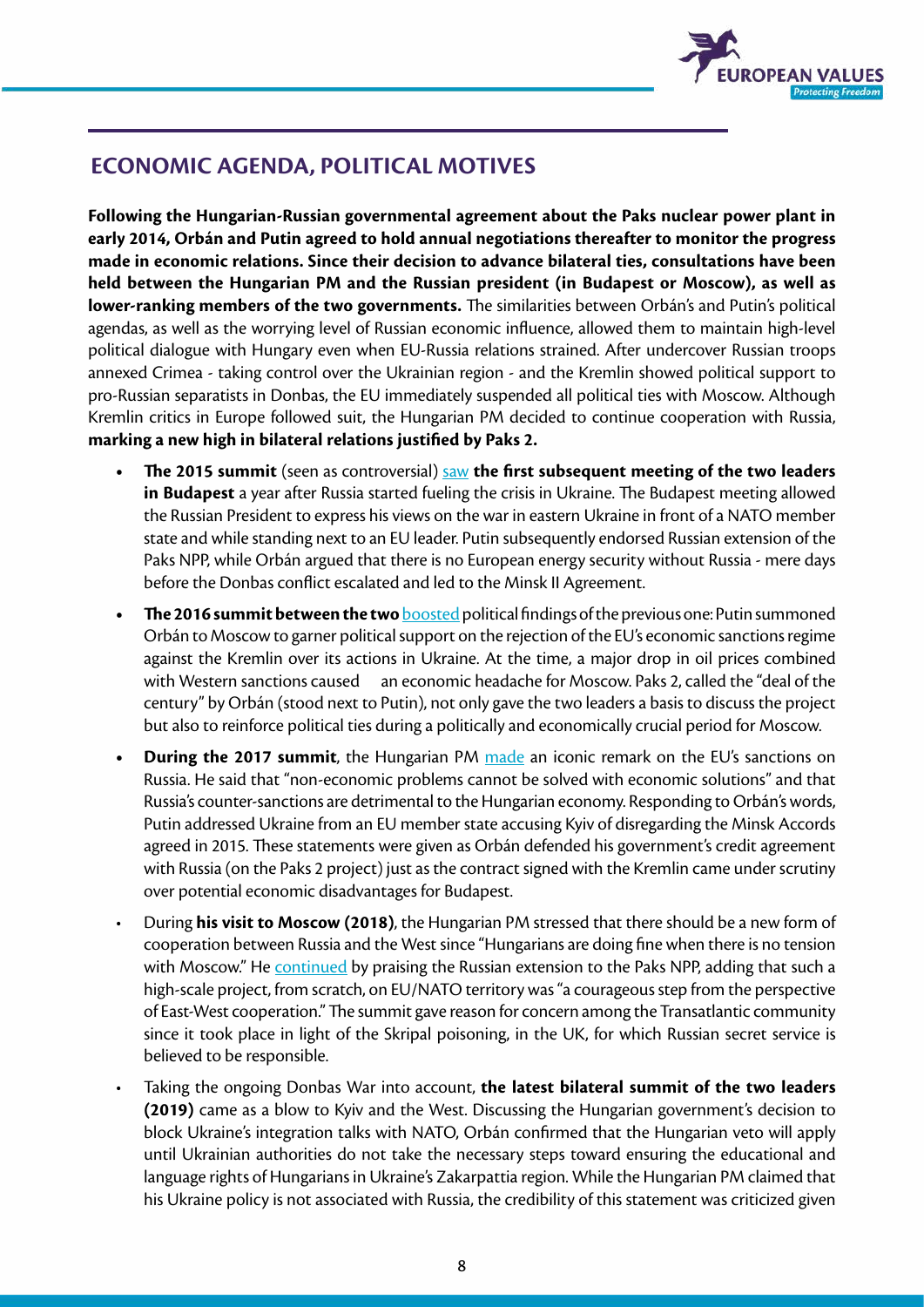

that he made the announcement standing next to the Russian President. On Paks 2, Putin pointed out that the shares of Hungary's domestic electricity production from the nuclear plant will rise to 80%, while Orbán said that Hungary was "fixated on sovereignty" in its energy policy.

- **• Although 2020 saw no bilateral summit between Putin and Orbán**, the lack of a high-level meeting is not the result of cooling bilateral relations between Budapest and Moscow, rather a consequence of the ongoing COVID-19 pandemic. In early October, Hungarian Foreign Minister Péter Szijjártó expressed hope that a bilateral summit could be held at the end of the year - the summit was originally planned for the second half of the year and the Russian side preferred that it be during the last months of 2020. Although it did not occur, bilateral relations continued at a ministerial level, cooperation in energy being a central element. In March, 2020, Szijjártó flew to Moscow to discuss future gas deals with Sergey Lavrov, his Russian counterpart, as well as other members of the Russian government. The meeting of the two FMs secured Russian gas supplies for Hungary for 2020 and 2021: Russia will export 1.5 billion cubic metres of natural gas in 2021 and talks expanded this to 4.2 billion cubic metres. In June, the Hungarian FM visited Moscow once again when this deal was finalized. While the Paks NPP's extension was not on the two foreign ministers' agenda, the issue remained a key item on the bilateral agenda. In early December, a Russian governmental delegation – including Alexey Likhachev (Rosatom's general director) and Nikolai Shulginov (Russia's newly appointed energy minister) –  $travelled to Budapest to negotiate with the Hungarians and evaluate$ </u> the state of the project. During the meeting, Orbán reportedly stressed that the Paks NPP's extension - which will help the country produce cheaper energy from domestic sources - is vital to maintain the Hungarian economy's competitiveness. What's more, its government communications strategy about the investment project shifted: according to Orbán, Hungary has to and will rely on two legs of the energy sector to contribute to the European Union's climate goals (renewable and nuclear energy). This is likely to stay an integral part of government communications to justify the project.
- **• The Russian President and the Hungarian PM are expected to renew their political ties** with the assistance of a bilateral summit in Budapest or Moscow as soon as the coronavirus pandemic subsides. The Hungarian government [expects](https://privatbankar.hu/cikkek/makro/szijjarto-peter-az-ev-masodik-feleben-talalkozhat-orban-es-putyin.html) that it could happen in the second half of 2021. As significant steps were made toward the Paks NPP's extension since the last summit (2019), the project will continue to provide an economic-minded platform for bilateral political discussions in the wake of new tensions between the West and Russia: poisoning and imprisoning Russian opposition figure Alexei Navalny; Russia's continual aggression in Ukraine; the Kremlin's support for disputed Belarusian strongman Alexander Lukashenko; among others. Should a new bilateral summit be organized, the Hungarian government is likely to be scrutinized by the West as Budapest opposes Ukraine's Euro-Atlantic integration over the Ukrainian government's handling of Hungarians' rights in western Ukraine.

## **TANGIBLE IMPACT**

Close to seven years after the deal was announced in Moscow and despite delays, **the Paks 2 project continues toward full implementation**, although remaining largely controversial. However, the project already impacted not just the Hungarian economy, but also the country's political life and the population's views on Russian-Hungarian relations.

**• The electorate approved Orbán's Russia-focused energy policy.** Although no publicly conducted expert consultations took place prior to the Hungarian PM's decision to choose Russia in mid-2013 and the announcement in early 2014, the de facto legitimacy of the project was indirectly reinforced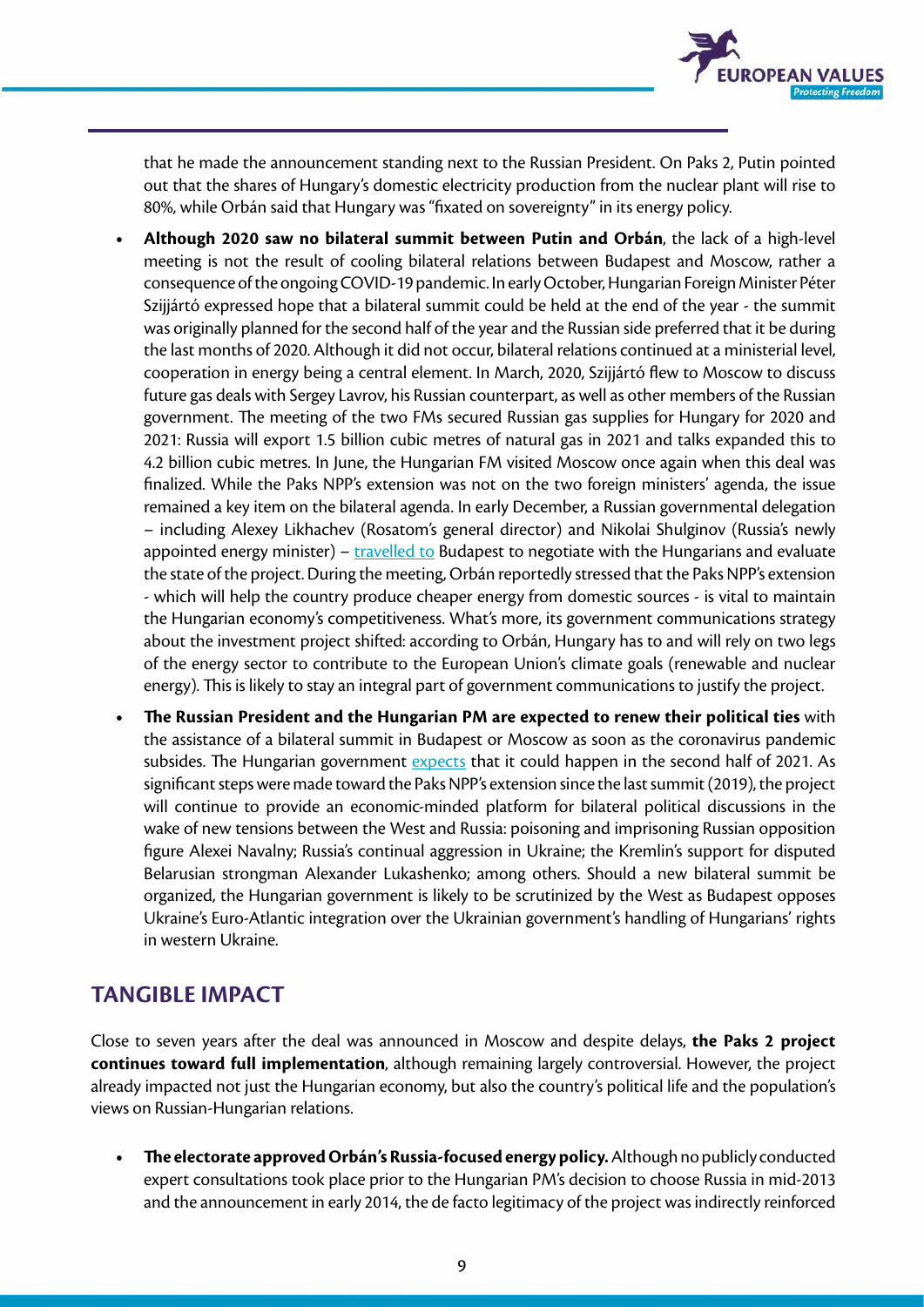

by electoral victories of Orbán's Fidesz party. Despite slightly losing the popular vote, Fidesz gained a supermajority during the 2014 parliamentary elections three months after his controversial announcement in Moscow. Although these elections could also be interpreted as a quasi referendum on the Russian deal, its significance during the campaign was lower compared with other domestic issues. What's more, Hungarian opposition parties - critical of both the investment's economic and environmental impacts, as well as its national security implications - submitted questions for a referendum, which were [rejected](https://nepszava.hu/1124181_paks-2-ahogy-varhato-volt-egyelore-nem-lehet-nepszavazast-tartani) by Hungary's Fidesz-dominated National Election Bureau, with the issue fading away from its previously high position in Hungarian public discourse. In the run-up to the 2018 parliamentary elections, also ending with a Fidesz supermajority in the Hungarian National Assembly, all major opposition parties publicly stood against the Rosatom deal. However, once again, the issue did not manage to catch the public eye: opposition's messaging ahead of the 2018 elections focused on corruption and democratic backsliding.

- **• The deal contributed to the transformation of the Fidesz voter base.** Under Orbán, ideology has become the second most important pillar of Russian-Hungarian relations. The previously predominantly pro-West Fidesz electorate was transformed by pro-Russian rhetoric and policies of Orbán's regime into a group favouring cooperation with Moscow rather than Washington in the past eight years. A poll from early 2018 [found](https://444.hu/2018/03/14/a-fideszesek-nagyon-megszerettek-putyint-es-oroszorszagot) that, while Hungarians continue to favour the West, Russia was the most positively viewed foreign partner among Fidesz voters. Other polls confirmed a contrast between Hungary's overall society, its opposition voters and government supporters. Consequently, the government's emphasis on the common Christian foundation of the two nations ; statements on Hungarians' Turkic origins (matching far-right theories) ; symbolic gestures toward Russia; increased cultural cooperation on the two nations' shared origins all serve to strengthen the pro-East, pro-Russian Fidesz electorate. Latest polls confirm that while the majority of opposition voters perceives Russia as a threat, [only 14%](https://publicus.hu/blog/eros-nyugati-orientacio-mellett-ugyanugy-felunk-sorostol-mint-putyintol/) of Fidesz voters agree with this sentence. Arguably, Paks 2 - cited as one of the largest investment projects in Hungary's modern economic history - was a contributing factor, as well as the basis for deepening political and ideological ties between Orbán's regime and the Kremlin.
- **• Hungarians overstate the importance of economic ties with Russia.** The Orbán government's rhetoric on the need for economic cooperation and exaggerations about Russia's role in Hungarian trade have also impacted public opinion. According to Political Capital Institute's recent [research,](https://www.politicalcapital.hu/pc-admin/source/documents/pc_mystification_and_demystification_of_russia_eng_web_20190312.pdf) Russia is seen by Hungarians as a more important trade partner what it really is, and Russia's economy is perceived to be bigger than in reality. For instance, almost 40% of Hungarians think that Russia's economy is bigger than Germany's and the same applies to the United Kingdom. This exaggeration exists despite the fact that Hungary's trade ties with Russia became less significant following the EU's sanctions against Moscow over the latter's involvement in the Ukraine crisis. This continued even after Russia introduced counter-sanctions against the European bloc. Bilateral trade with Russia did increase by 2019, however, the increase does not represent long-term economic gains and earlier expectations from government policy. Overstating Russia's economic power also seems unjustified given the lack of results in Hungary's Eastern Opening Policy. At present, the EOP is viewed as an economic failure since the government did not significantly increase its exports toward the East. In 2018, 18.2% of the country's exports were to Eastern countries, marking the lowest share since Orbán took power in 2010. In addition, even Orbán expressed frustration over the two countries' inability to strengthen economic cooperation despite political background being provided. The EOP's failure was also indirectly acknowledged by the government when it decided to redefine the official policy, now aiming to attract Eastern investment into Hungary without increasing trade ties with Eastern countries.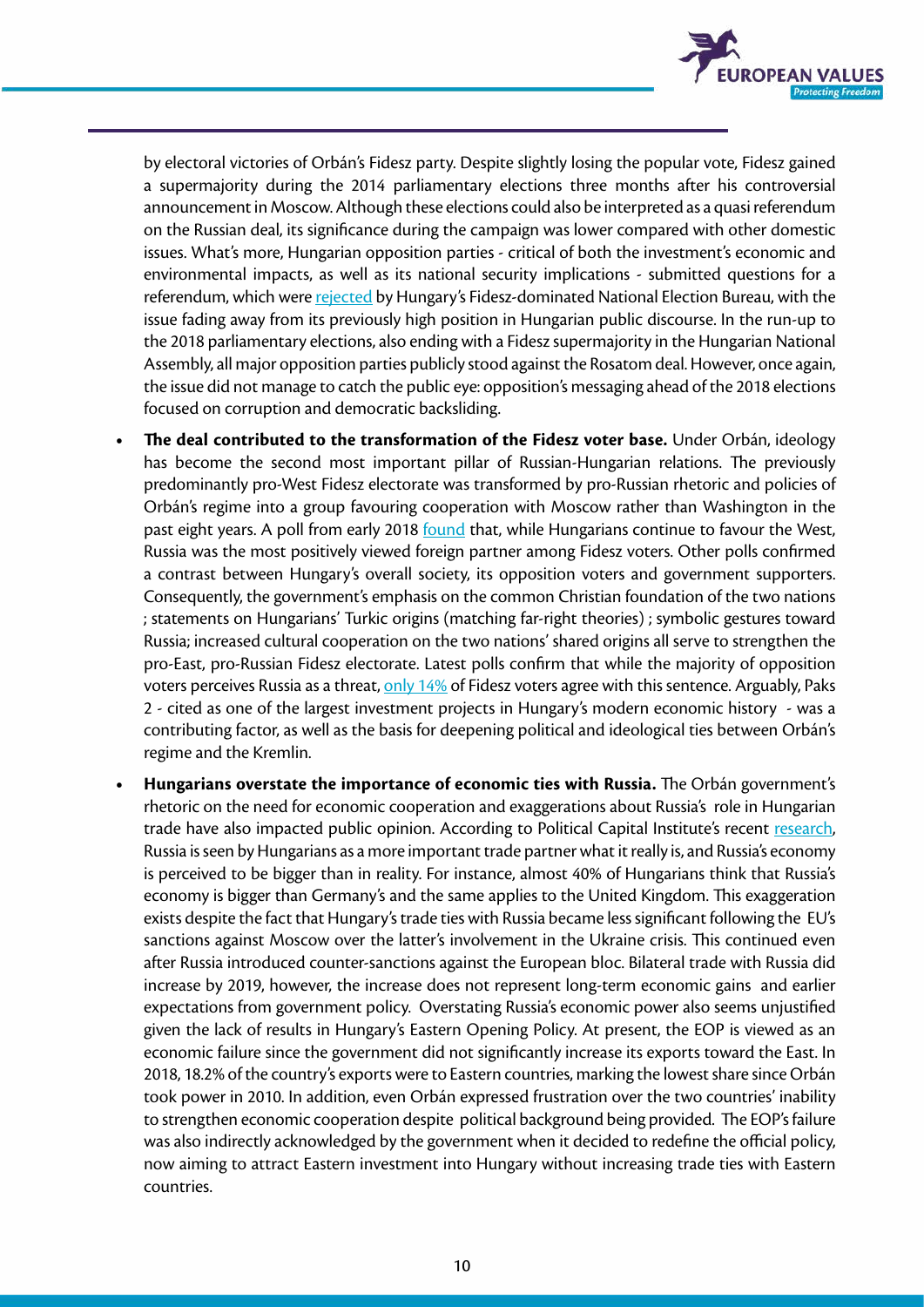

**• In contrast to the government's claim, dependence on Russia is likely to increase.** As the investment project remains high on the agenda of Russian-Hungarian relations, the Hungarian government consistently [argued](https://444.hu/2018/11/15/orban-viktor-ma-arrol-beszelt-hogy-a-paksi-atomeromu-megepitese-noveli-magyarorszag-szuverenitasat) that the Paks NPP's Russian extension is needed to ensure Hungary's energy security after the old reactor blocks expire and achieve energy independence (production will be domestic). While the government considers energy independence solely from this viewpoint, **it disregards concerns that the investment project will increase Hungary's dependence on Moscow.**As of 2018, 75% of Hungary's oil needs and at least 60% of its natural gas use were covered by Russia, while gas imports almost exclusively came from Russia. **Dependence is also exposed by the tough conditions that the Hungarian government accepted,** including the financing agreement and repayment scheme, due to begin in 2026 regardless of whether construction work has even begun. The Russian side agreed to renegotiate the contract, but amendments would come at a high political price for Hungary, tying the hands of Hungarian foreign policy to a greater extent.

### **CONCLUSION**

**The Hungarian government's gradual turn toward a semi-authoritarian system allowed Russian influence to grow to unprecedented levels, reflected in strong political ties between Hungarian and Russian leadership. To maintain political relations, economic cooperation ultimately justified Russian involvement in Hungarian national interests by assuring Russian gas supplies to Hungary and developing the Paks 2 project.** At present, the latter appears reinforced, reflected in the latest meeting between Russian and Hungarian government officials in December. This comes after crucial regulatory contributions [were made](https://www.portfolio.hu/gazdasag/20201203/orban-viktor-a-roszatom-vezerevel-targyalt-a-paksi-atomeromu-boviteserol-460226) toward the project, seen as important developments since the latest Orbán-Putin summit. First, the Hungarian government submitted a request to the Hungarian Atomic Energy Authority (OAH) for new nuclear power blocks. Second , another key regulatory body (Hungarian Energy and Public Utility Regulatory Authority - MEKH) greenlighted the project's implementation: an OAH permit is needed to ensure project safety, while MEKH's permission focused on supply security. **However, more than 6000 permits - technical, economic, environmental and energy - are needed to execute the project, meanwhile the Hungarian government only** [secured](https://www.portfolio.hu/uzlet/20201102/budapesttol-a-balatonig-erne-paks-ii-kinyomtatott-letesitesiengedely-kerelme-de-hogy-all-most-a-projekt-454918) **around 450 . The OAH approval is by far the most significant since construction of the new nuclear blocks can only start if the authority says so**. The OAH is due to decide by July, 2021, however, it recently became more difficult for the regulatory body to give its final verdict as it reportedly suffers from labour shortages due to the current economic crisis. Speculation emerged after [a recent OAH report](https://www.haea.gov.hu/web/v3/OAHPortal.nsf/web?OpenAgent) about the Paks 2 investment's state of play was published in January, claiming that the Hungarian government might be stalling to overplay its position regarding the price. Behind the speculation was the interest rate (4-5%) stipulated in the original contract, deemed unfavorable for Hungary. **At present, the OAH is expected to make a decision by September, 2021, however, the process can be further stalled if the authority requests additional documents or clarification. During his last meeting with Russian officials in December, Orbán told Rosatom representatives that the construction could finally start in November 2021 if the project is greenlighted by the [Hungarian](https://444.hu/2021/03/09/oktoberre-igertek-de-maig-nyujtott-be-egyetlen-godorasasi-engedelykerelmet-sem-a-paks-ii-zrt) authority. Nevertheless, given the delays in other, smaller-level permissions which the Paks 2 project company has not yet submitted, starting the construction in 2022 is a more likely scenario.**

While the OAH [highlighted](https://444.hu/2021/01/19/keves-a-szakember-paks-2-terveinek-engedelyezesehez) that current legislation prohibits the renewal of existing nuclear power blocks ,it also dedicated part of its January report to the question, signalling that this could be possible moving forward.

**As of December, 2020, a €320 million drawdown was made by the Hungarian government from**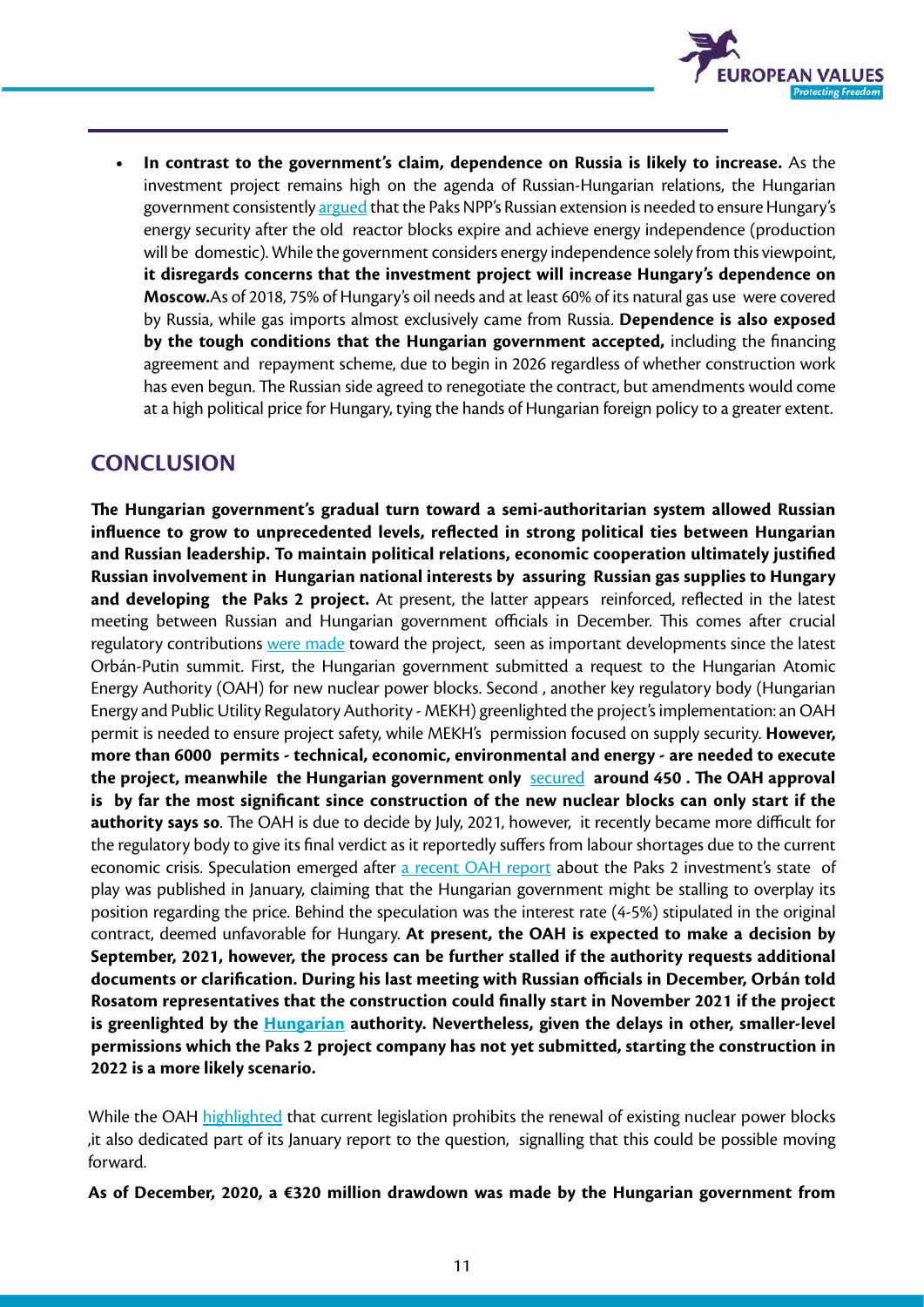

### **the €10 billion credit agreement with Russia, of which €248 million were prepaid to the latter. The Hungarian government's** [financial support](https://nepszava.hu) **towards the project was reinforced in mid-March when more than €122 million was added the subscribed capital of the project company, the largest increase to date.**

While 2021 could be the project's defining year in light of the aforementioned OAH approval, controversies remain over the investments's benefits. Although parts of the Russian contract were published in 2019, the most important terms and conditions – price, payment scheme, scenarios in which the Hungarian side could be forced to pay an increased set of payments – are unknown. In 2015, NGOs and a group of opposition MPs turned to Hungary's Constitutional Court (CC), demanding constitutional supervision of a 2015 law that made most parts of the contract confidential for 30 years. Six years after the start of the inquiry, the CC [moved](https://444.hu/2021/01/18/az-alkotmanybirosag-hat-ev-gondolkodas-utan-arra-jutott-hogy-nem-alaptorveny-ellenes-a-paks-2-titkositasa)  [to dismiss](https://444.hu/2021/01/18/az-alkotmanybirosag-hat-ev-gondolkodas-utan-arra-jutott-hogy-nem-alaptorveny-ellenes-a-paks-2-titkositasa) both petitions in late January, ruling that the government's Paks 2 agreement violates neither the Hungarian constitution nor the country's international obligations and that Hungary's national security interests justify the contract's classification. Recent experience [suggests](https://blog.atlatszo.hu/2021/01/az-alkotmanybirosag-szerint-rendben-van-hogy-a-kormany-30-evre-titkositotta-a-paks2-projektet/) that the Hungarian government, its agencies and the project's company are secretive about media inquiries and requests for data. In 2018, the government [introduced](https://blog.atlatszo.hu/2018/07/rendes-diktaturatempo-torvenyt-modosit-a-kormany-hogy-el-tudjak-titkolni-a-paksi-bovitessel-kapcsolatos-kozadatokat/) draft legislation to impede data requests. With the project's economic dimension under secrecy, the final project's price remains a key concern: it is assumed that a theoretical price increase of the investment would be covered by the Hungarian side rather than the Russian. The parts of the contract revealed in 2019 [envisage](https://hvg.hu/gazdasag/20190329_Javor_Az_oroszok_harom_ev_altalanos_garanciat_vallaltak_Paks_IIre) Rosatom's guarantee for the project as three years, that is also unfavourable in a decade-long business project. In addition, according to former opposition MEP Benedek Jávor - [whose court](https://merce.hu/2019/03/29/paksi-bovites-3-ev-garancia-novekedo-osszeg-kormanyzati-ferditesek/)  [struggle in 2019](https://merce.hu/2019/03/29/paksi-bovites-3-ev-garancia-novekedo-osszeg-kormanyzati-ferditesek/) made parts of the deal public, the contract does not protect the Hungarian side, indicating that Russia could heighten project costs due to delays or unforeseen expenditures from the Hungarian side. Another concern remains on future energy prices: if 2020 pushes green energy prices lower, Paks 2 could be a loss-making enterprise by 2030. Fears emerge that the project would need further aid as the green transition will be top of the agenda in the coming years.

As the project continues to be a priority for the Orbán government - the latter maintaining its lead in Hungarian politics - **there are two baseline scenarios about what to expect from the Hungarian side. (1) Should Fidesz remain in power after parliamentary elections in 2022, the project will continue , ensuring that Russia's influence over** [Hungary](https://www.euronews.com/2021/02/11/meps-raise-safety-concerns-over-a-new-nuclear-plant-in-belarus) **will provide opportunities for deepening bilateral relations. Under this scenario, the new nuclear power reactors could be operational around 2030, while the used VVER-1200 reactor technology also remains a key concern as the same reactor type, used for the Astravets NPP in Belarus, continues to be disputed by the European Parliament over safety concerns.**

In the case of continued support, lack of transparency will remain a key concern , recently evidenced by the contracts won by companies associated with Lőrinc Mészáros - gasfitter-turned-billionaire and one of Hungary's richest businessmen whose wealth is seen as an accomplishment of his decades-long relationship with the Hungarian PM. Among others, companies belonging to Mészáros's family also [won](https://blog.atlatszo.hu/2020/10/a-meszaros-gyerekek-tervezocege-tobbmilliardos-munkat-kapott-a-paksi-atomeromunel/) public tenders for works related to Paks **2 concurrent with** [public scrutiny](https://444.hu/2018/10/16/meszaros-lorinc-cegei-96-milliard-forintos-felarral-vallaltak-el-a-kozbeszerzeses-munkakat) **of the Hungarian oligarch for winning overpriced contracts. A recent contract [won](https://hvg.hu/kkv/20201103_Atepitik_a_paksi_atomeromu_tuzivizrendszeret) by a Mészáros-affiliated company was also criticized for developing technical solutions for the project without an open public procurement call, while another company belonging to his business circle** [was](https://hvg.hu/kkv/20201101_Nem_fogja_kitalalni_ki_nyerte_Paks_II_biztositasi_alkuszi_tenderet) **the sole applicant as Paks 2's insurance broker. (2) However, should Orbán's party lose the 2022 elections, the Hungarian opposition - forming a more united front against Fidesz - is expected to revisit the government's contract since most opposition parties were against either extending the nuclear power plant or implementing the nuclear extension project with Russian assistance.** 

**Nonetheless, said revision (by the opposition) will meet obstacles both in economic terms and on the foreign policy front: the opposition could choose to opt out of the contract, resulting in economic**